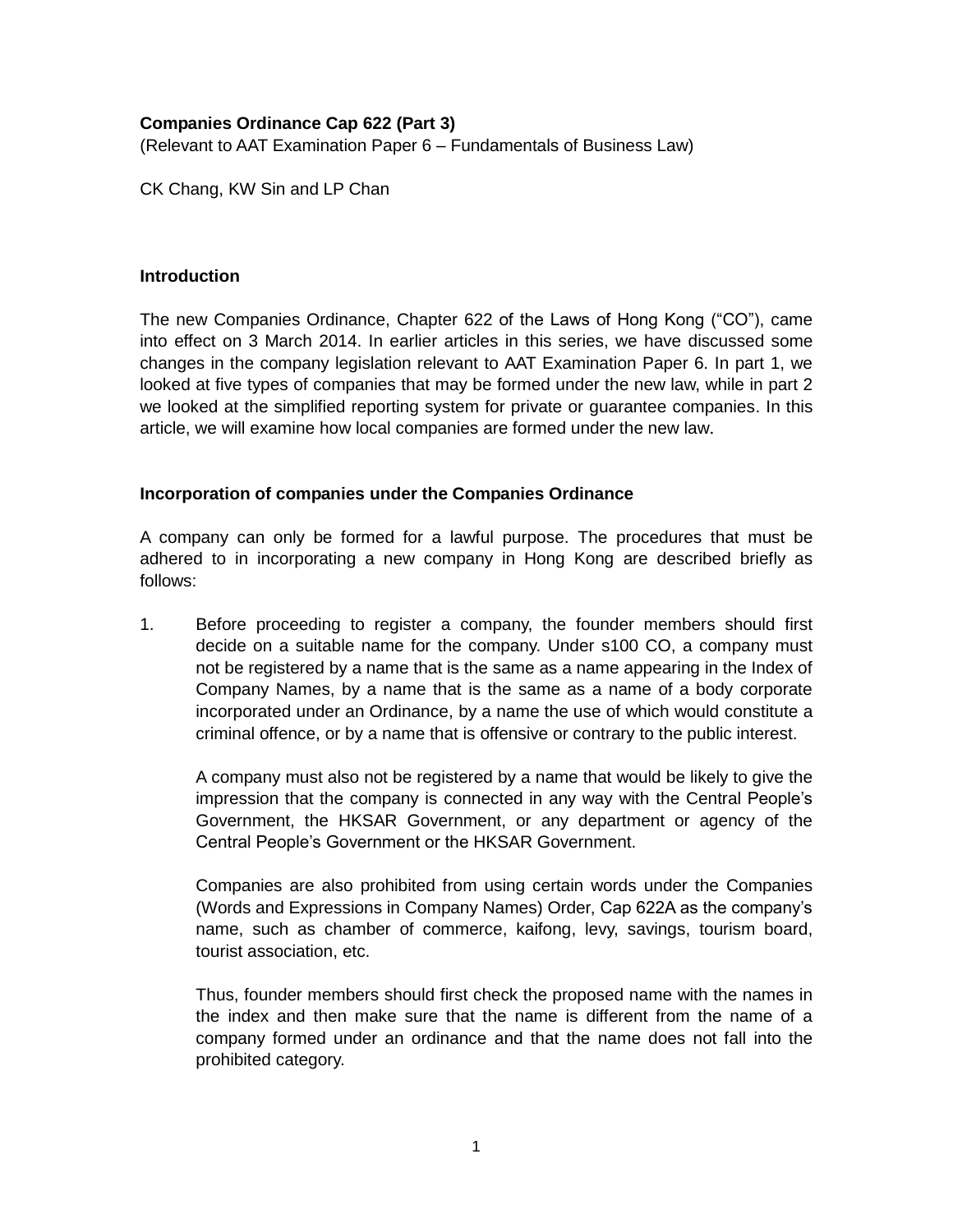- 2. In order to apply for registration of a company under the new Companies Ordinance, certain registration documents must be delivered to the Companies Registrar (s67 CO) and a prescribed fee must be paid. These documents can be delivered in hard copy form to the Registrar's Shroff. The documents that are to be sent to the Registrar are:
	- Incorporation Form. Section 67 of the CO provides that a company may be formed for a lawful purpose by delivering to the Registrar an Incorporation Form in one of the specified forms. The specified forms for incorporation under the CO include Form NNC1 (Incorporation Form (Company Limited by Shares)) and Form NNC1G (Incorporation Form (Company Not Limited by Shares)).

The incorporation form must contain particulars and statements relating to the company; particulars of the founder members, first directors and company secretary; statement by directors; statements relating to articles; and statement of compliance, which is a statement certifying that all the requirements of the CO in respect of the registration of the company have been complied with and that the information, statements and particulars are accurate and consistent with those in the articles.

 Articles of Association. A company must have articles prescribing regulations for the company. The articles must be printed in English or Chinese. Under the old law, a company must deliver both a memorandum of association and articles of association for registration. However, the new CO abolishes memorandum of association, and thus only the articles of association need to be submitted. Section 67 of the CO also requires the founder members to sign the articles and deliver to the Registrar a copy of the articles.

For a private company limited by shares, there must be mandatory provisions in the articles of association stating such information as the company name, whether it is limited or unlimited, the liability of members and capital and initial shareholdings, etc. The articles also regulate the relationship between the company and its members and the members *inter se*, such as matters relating to the general meetings, duties of directors, etc.

The Financial Secretary may prescribe model articles for companies (s78 CO). A company may adopt as its articles any or all of the provisions of model articles (s79 CO). The model articles can be found in the Companies (Model Articles) Notice, Cap 622H. Schedule 1 of Cap 622H gives the model articles for public companies limited by shares, Schedule 2 the model articles for private companies limited by shares and Schedule 3 the model articles for companies limited by guarantee.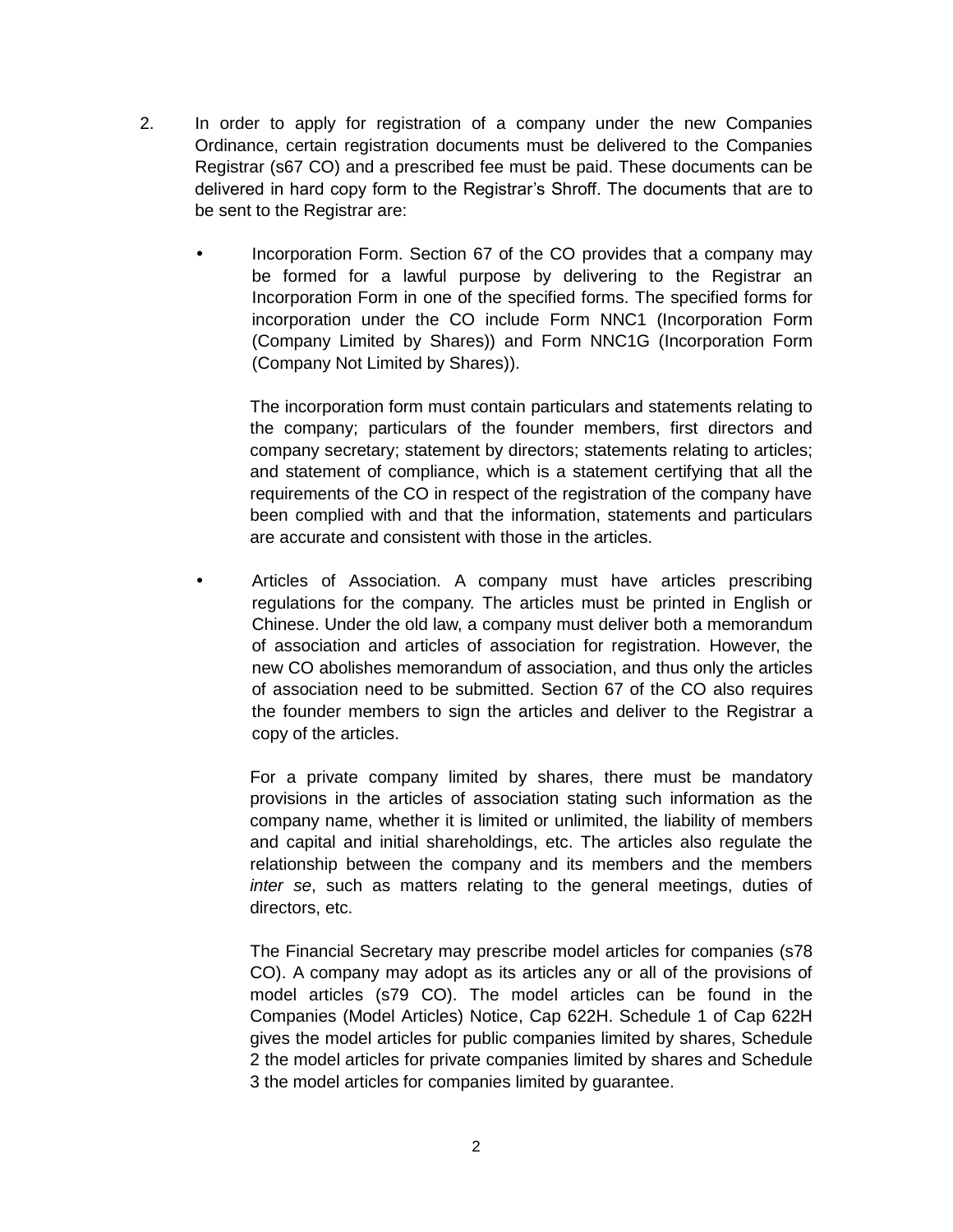Notice to Business Registration Office (IRBR1): Under the new one-stop company incorporation and business registration service, any person who applies for incorporation under the CO will be deemed to have made a simultaneous application for business registration. The new company must submit the notice to indicate whether it elects for a 3-year business registration certificate and pay the prescribed business registration fee.

The Companies Registry introduced an e-Registry service in 2011, via which electronic application for company incorporation is now possible. The e-Registry is a 24-hour portal to facilitate electronic delivery of the forms to the Registrar of Companies. The presenter can fill in and submit the forms (for example, incorporation forms and articles of association) electronically but he or she must register as a user of the e-Registry before he or she can use the e-services. For simple cases, e.g., where the new company's name does not require special consideration from the Companies Registry, a private company limited by shares can normally be incorporated electronically within an hour or so.

## **Certificate of Incorporation**

Upon registering an incorporation form and a copy of the articles delivered to the Companies Registry, the Registrar will issue a certificate of incorporation certifying that the company is incorporated under the CO, and that said company is either a limited company or an unlimited company. The certificate of incorporation must be signed by the Registrar (s71 CO). Under the new one-stop company incorporation and business registration service, the business registration certificate will be issued together with the certificate of incorporation.

A certificate of incorporation is conclusive evidence that all the requirements of the CO in respect to the registration of the company have been complied with and that the company is registered under the CO (s72 CO). By saying that it is conclusive evidence, this means that the court will not admit evidence that attacks the validity of the company's formation. Otherwise, action could be brought against the validity of the company's incorporation many years after its incorporation and its commencement of business.

The date of incorporation stated in the certificate of incorporation is important for 3 reasons. On and after that date:

 The founder members and all future members are a body corporate with the name stated in the certificate. A body corporate essentially means a corporation which has its own legal personality but is composed of a group of members or 'corporators'. Under the CO, the term body corporate refers not only to a company formed under the new CO, but could also refer to an existing company formed under the old CO or a company incorporated outside Hong Kong (s2 CO).